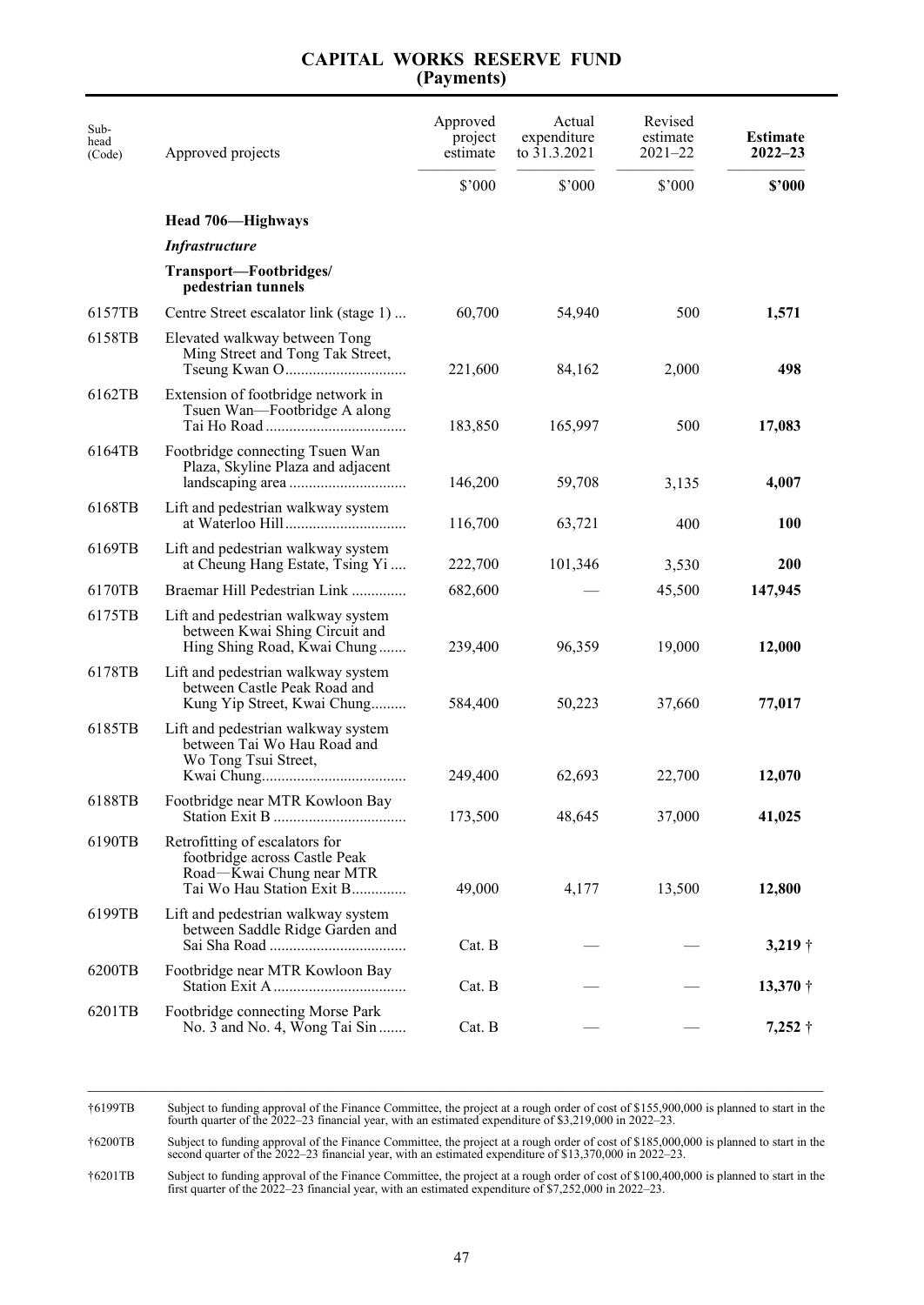| Sub-<br>head<br>(Code) | Approved projects                                                                                | Approved<br>project<br>estimate | Actual<br>expenditure<br>to 31.3.2021 | Revised<br>estimate<br>$2021 - 22$ | <b>Estimate</b><br>$2022 - 23$ |
|------------------------|--------------------------------------------------------------------------------------------------|---------------------------------|---------------------------------------|------------------------------------|--------------------------------|
|                        |                                                                                                  | \$'000                          | \$'000                                | \$'000                             | \$'000                         |
| <b>Highways</b>        |                                                                                                  |                                 |                                       |                                    |                                |
|                        | <b>Infrastructure</b> —Cont'd.                                                                   |                                 |                                       |                                    |                                |
|                        | Transport-Footbridges/<br>pedestrian tunnels—Cont'd.                                             |                                 |                                       |                                    |                                |
| 6203TB                 | Lift and pedestrian walkway system<br>between Tai Loong Street and<br>Wo Yi Hop Road, Kwai Chung | Cat. B                          |                                       |                                    | $11,754$ †                     |
|                        |                                                                                                  | 2,930,050                       | 791,971                               | 185,425                            | 361,911                        |
|                        | <b>Transport-Interchanges</b>                                                                    |                                 |                                       |                                    |                                |
| 6076TI                 | Bus-bus interchanges on<br>Tuen Mun Road                                                         | 205,300                         | 188,390                               | 27                                 | 11,403                         |
|                        |                                                                                                  | 205,300                         | 188,390                               | 27                                 | 11,403                         |
|                        | <b>Transport-Railways</b>                                                                        |                                 |                                       |                                    |                                |
| 6038TR                 | West Rail (phase 1)—essential<br>public infrastructure works for<br>Tuen Mun section             | 493,500                         | 403,886                               |                                    | 5,634                          |
| 6051TR                 | Shatin to Central Link—design and                                                                | 2,407,500                       | 2,351,239                             | 12,152                             | 5,000                          |
| 6052TR                 | Hong Kong section of Guangzhou-<br>Shenzhen-Hong Kong Express<br>Rail Link-design and site       | 2,782,600                       | 2,690,093                             | 18,000                             | 9,000                          |
| 6053TR                 | Hong Kong section of Guangzhou-<br>Shenzhen-Hong Kong Express<br>Rail Link-construction of       | 70,405,000                      | 68, 242, 743                          | 60,000                             | 195,000                        |
| 6056TR                 | South Island Line (East)—essential<br>public infrastructure works                                | 1,213,200                       | 994,683                               | 1,345                              | 40,512                         |
| 6057TR                 | Hong Kong section of Guangzhou-<br>Shenzhen-Hong Kong Express<br>Rail Link-construction of       | 16,015,000                      | 15,547,371                            | 49,000                             | 48,000                         |
| 6060TR                 | Kwun Tong Line Extension—<br>essential public infrastructure                                     | 826,900                         | 809,798                               | 5,640                              | 1,130                          |
| 6061TR                 | Shatin to Central Link-construction<br>of railway works-remaining                                | 74,130,100                      | 61,467,307                            | 2,205,300                          | 1,748,000                      |
| 6062TR                 | Shatin to Central Link-construction<br>of non-railway works-remaining                            | 7,350,100                       | 5,908,943                             | 185,000                            | 200,000                        |

†6203TB Subject to funding approval of the Finance Committee, the project at a rough order of cost of \$171,100,000 is planned to start in the first quarter of the 2022–23 financial year, with an estimated expenditure of \$1

\_\_\_\_\_\_\_\_\_\_\_\_\_\_\_\_\_\_\_\_\_\_\_\_\_\_\_\_\_\_\_\_\_\_\_\_\_\_\_\_\_\_\_\_\_\_\_\_\_\_\_\_\_\_\_\_\_\_\_\_\_\_\_\_\_\_\_\_\_\_\_\_\_\_\_\_\_\_\_\_\_\_\_\_\_\_\_\_\_\_\_\_\_\_\_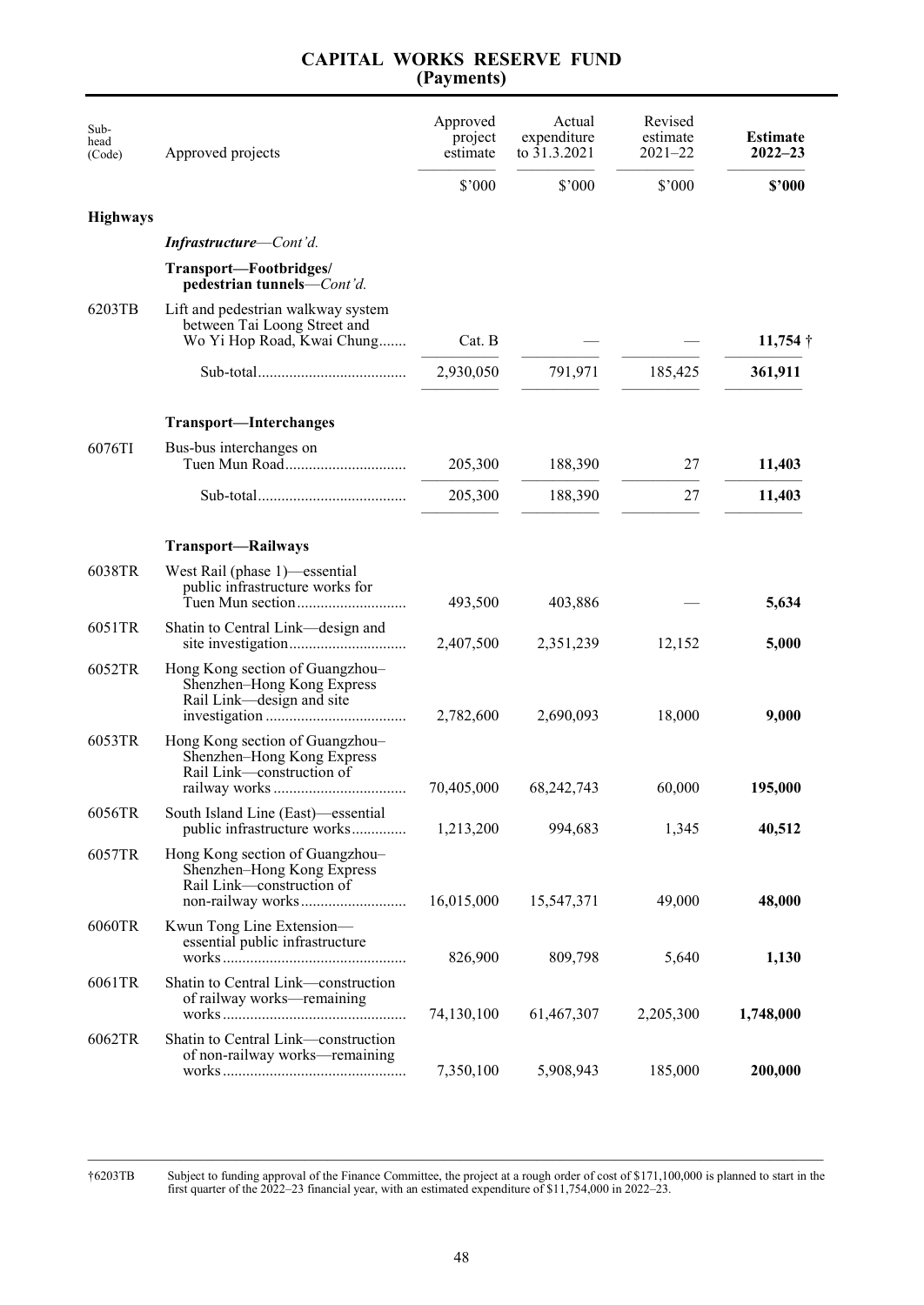#### Subhead (Code) Approved projects Approved project estimate Actual expenditure to 31.3.2021 Revised estimate 2021–22 **Estimate 2022–23** ————— ————— ————— ————— \$'000 \$'000 \$'000 **\$'000 Highways** *Infrastructure*—*Cont'd.* **Transport—Railways**—*Cont'd.* 6063TR Shatin to Central Link—construction of railway works—advance works...........7,102,600 6,697,411 50,000 **44,000** 6064TR Shatin to Central Link—construction of non-railway works—advance works........................................................1,448,200 1,323,968 5,000 **5,800** ————— ————— ————— ————— Sub-total............................................... 184,174,700 166,437,442 2,591,437 **2,302,076** ————— ————— ————— ————— **Transport—Roads** 6461TH Central Kowloon Route main works............................................... 42,363,900 8,323,558 3,600,000 **3,300,000** 6579TH Central–Wan Chai Bypass and Island Eastern Corridor Link............................... 36,038,900 29,141,550 613,092 **120,000** 6694TH Route 8 between Cheung Sha Wan and Sha Tin...............................................6,759,700 6,035,633 1,309 **698** 6703TH Dualling of Hiram's Highway between Clear Water Bay Road and Marina Cove and improvement to local access to Ho Chung .................................................1,774,400 924,947 154,046 **12,007** 6720TH Widening of Tolo Highway/Fanling Highway between Island House Interchange and Fanling—stage 2 ............4,320,000 3,435,820 110,000 **19,855** 6746TH Reconstruction and improvement of Tuen Mun Road........................................6,804,300 6,610,254 616 **6,906** 6751TH Widening of Tolo Highway/Fanling Highway between Island House Interchange and Fanling—detailed design and ground investigation............... 71,900 62,893 50 **4,827** 6766TH Retrofitting of noise barriers on Po Lam Road North.................................. 376,000 — 44,840 **46,000** 6798TH Improvement to Pok Oi Interchange ............. 271,300 262,633 6,470 **2,197** 6804TH Retrofitting of noise barriers on Tai Po Road (Sha Tin Section)................. 851,800 120,174 90,000 **73,000** 6810TH Retrofitting of noise barriers on Tuen Mun Road (Town Centre Section) .................................................... 826,500 600,998 10,000 **6,002** 6814TH Retrofitting of noise barriers on Tuen Mun Road (Fu Tei Section).... 786,200 494,814 14,186 1,000 6817TH Retrofitting of noise barriers on Po Ning Road ........................................... 241,700 — 28,670 **29,150** 6819TH Traffic improvements to Tuen Mun Road Town Centre section .......................1,967,900 1,901,255 3,810 **3,210**

# **CAPITAL WORKS RESERVE FUND (Payments)**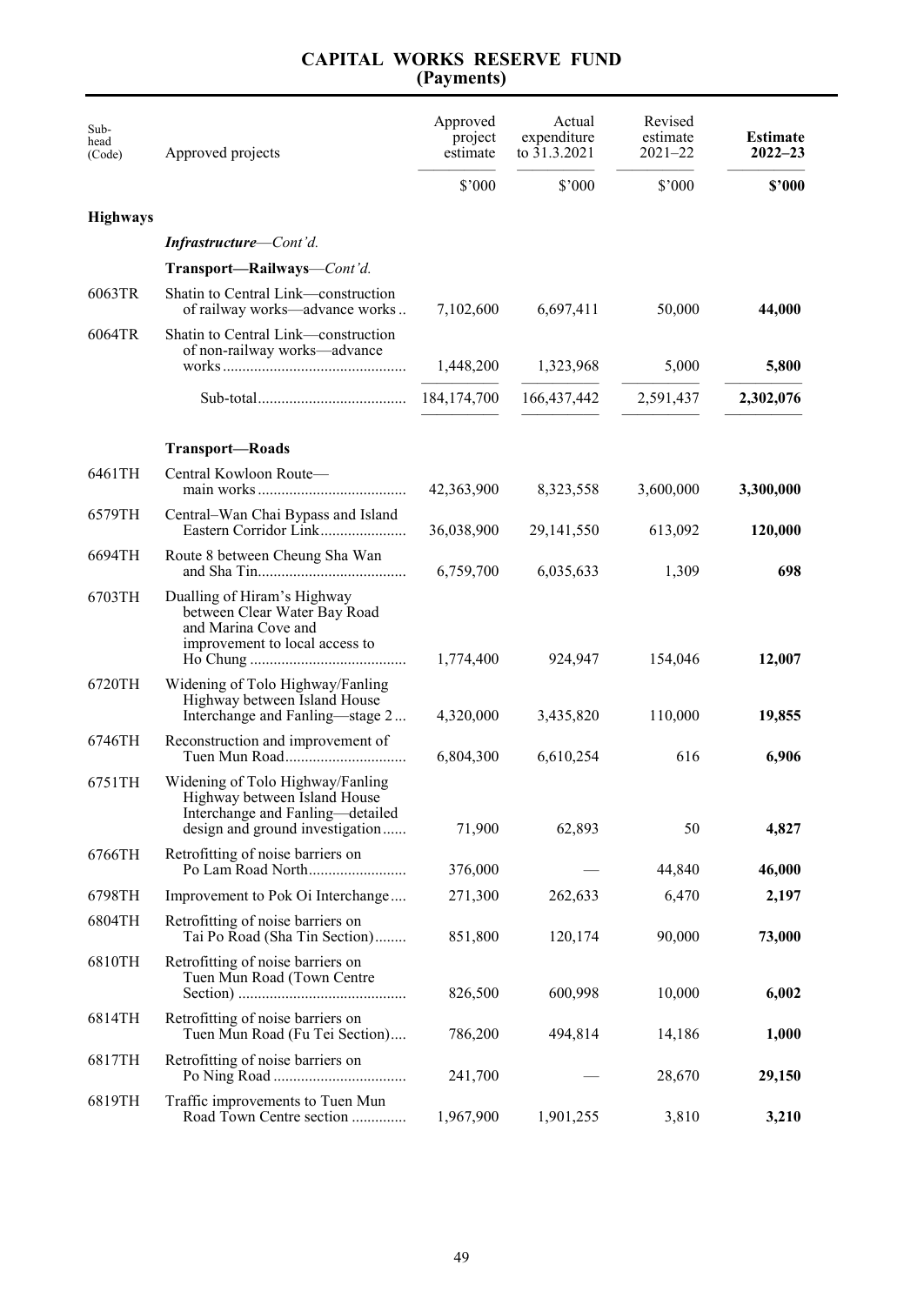| Sub-<br>head<br>(Code) | Approved projects                                                                              | Approved<br>project<br>estimate<br>\$'000 | Actual<br>expenditure<br>to $31.3.2021$<br>\$7000 | Revised<br>estimate<br>$2021 - 22$<br>\$'000 | <b>Estimate</b><br>$2022 - 23$<br>\$'000 |
|------------------------|------------------------------------------------------------------------------------------------|-------------------------------------------|---------------------------------------------------|----------------------------------------------|------------------------------------------|
| <b>Highways</b>        |                                                                                                |                                           |                                                   |                                              |                                          |
|                        | <b>Infrastructure</b> —Cont'd.                                                                 |                                           |                                                   |                                              |                                          |
|                        | Transport-Roads-Cont'd.                                                                        |                                           |                                                   |                                              |                                          |
| 6832TH                 | Retrofitting of noise barriers on                                                              | 304,000                                   | 24,191                                            | 62,000                                       | 45,000                                   |
| 6839TH                 | Hong Kong-Zhuhai-Macao Bridge<br>Hong Kong Boundary Crossing<br>Facilities-detailed design and | 621,900                                   | 496,811                                           | 200                                          | 1,920                                    |
| 6844TH                 | Hong Kong-Zhuhai-Macao Bridge                                                                  | 25,047,200                                | 23,252,903                                        | 310,000                                      | 66,444                                   |
| 6845TH                 | Hong Kong-Zhuhai-Macao Bridge<br>Hong Kong Boundary Crossing<br>Facilities—reclamation and     | 35,895,000                                | 33,082,483                                        | 381,752                                      | 170,841                                  |
| 6846TH                 | Tuen Mun–Chek Lap Kok Link—<br>detailed design, site investigation                             | 1,909,600                                 | 1,839,013                                         | 2,850                                        | 1,369                                    |
| 6850TH                 | New Wang Tong River Bridge                                                                     | 99,700                                    | 8,244                                             | 10,000                                       | 18,000                                   |
| 6852TH                 | Widening of Fuk Hang Tsuen Road<br>(between Castle Peak Road—<br>Lam Tei and Fuk Hang Tsuen    | Cat. B                                    |                                                   |                                              | $11,704$ †                               |
| 6853TH                 | Widening of Castle Peak Road-                                                                  | 755,200                                   | 13,153                                            | 97,700                                       | 130,000                                  |
| 6855TH                 | Road improvement works for<br>West Kowloon Reclamation<br>Development (Phase 1)                | 845,800                                   | 729,832                                           | 43,100                                       | 11,588                                   |
| 6856TH                 | Flyover from Kwai Tsing<br>Interchange Upramp to Kwai                                          | 472,000                                   |                                                   | 32,726                                       | 80,600                                   |
| 6857TH                 | Tuen Mun–Chek Lap Kok Link—                                                                    | 44,798,400                                | 38,958,997                                        | 1,047,460                                    | 117,380                                  |
| 6863TH                 | Widening of western section of<br>Lin Ma Hang Road between<br>Ping Yuen River and Ping Che     | 432,300                                   | 72,723                                            | 68,099                                       | 46,000                                   |
| 6870TH                 | Feasibility study on Route 11<br>(between North Lantau and                                     | 87,700                                    | 26,756                                            | 12,100                                       | <b>250</b>                               |
| 6871TH                 | Retrofitting of noise barriers on Po<br>Lam Road North (near King Ming                         | Cat. B                                    |                                                   |                                              | $15,000 \dagger$                         |
| 6875TH                 | Noise enclosures at Gascoigne Road                                                             | 482,400                                   | 17                                                | 32,398                                       | 143,130                                  |

†6852TH Subject to funding approval of the Finance Committee, the project at a rough order of cost of \$80,500,000 is planned to start in the third quarter of the 2022–23 financial year, with an estimated expenditure of \$11,704,000 in 2022–23.

†6871TH Subject to funding approval of the Finance Committee, the project at a rough order of cost of \$180,100,000 is planned to start in the first quarter of the 2022–23 financial year, with an estimated expenditure of \$1